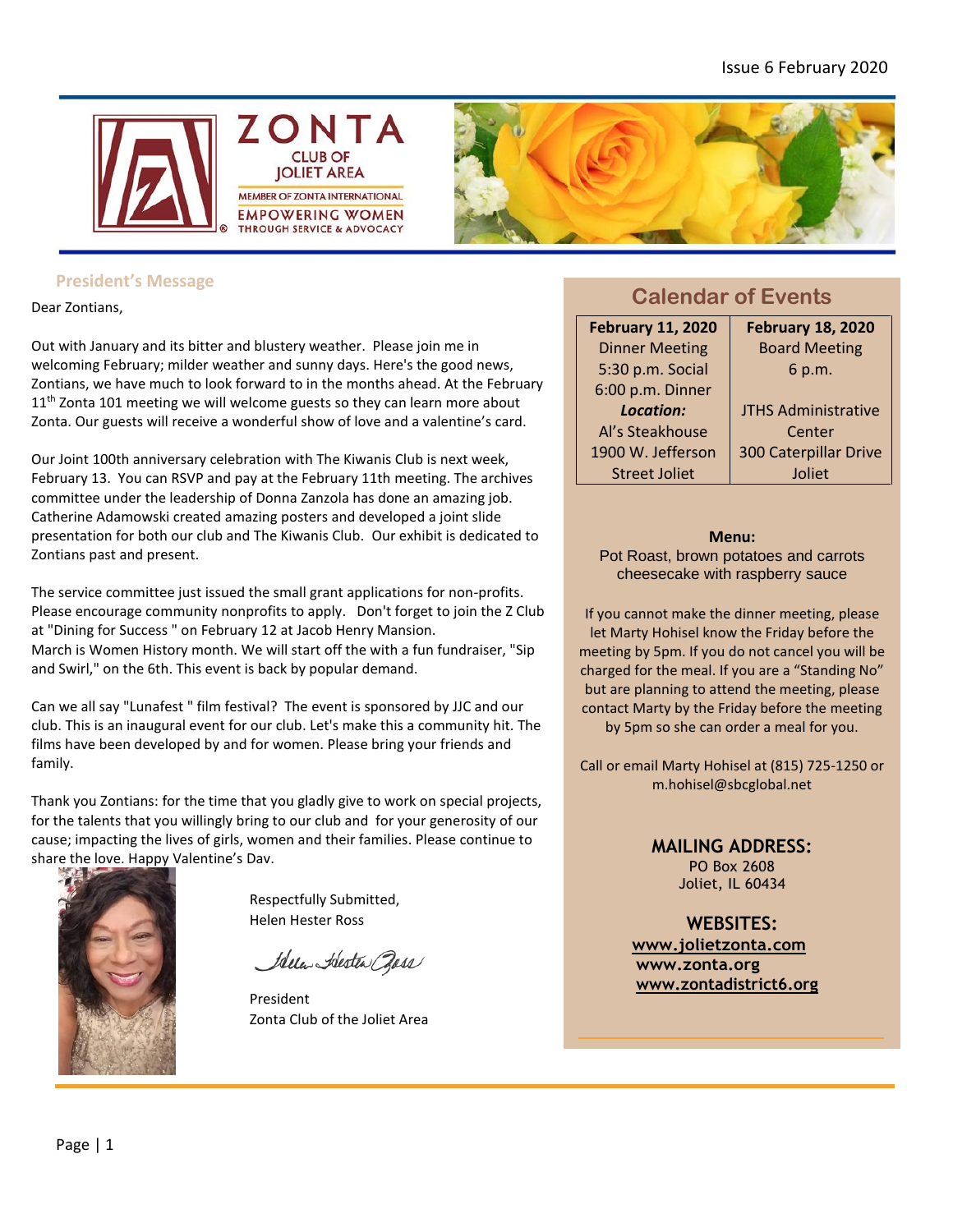### **From the Attendance Committee**

Members:

Reservations for our February 11 meeting are needed by 5 p.m. Friday, February 7. This commitment to Al's is that they are able to plan our meals as their schedule requires.

Our menu is Pot Roast, brown potatoes and carrots. Dessert is cheesecake with raspberry sauce. We are able to substitute a vegetarian pasta plate if requested but we need to know in advance.

This is a special month for us as we anticipate several guests. Let me know of any guests by the Friday reservation time. My email is [m.hohisel@sbcglobal.net](mailto:m.hohisel@sbcglobal.net) and my home phone is (815) 725 1250. Home phone is a better choice than my cell.

Thank you all for your cooperation getting our orders to Al's in a timely fashion. They are so gracious to us and it makes the evening go so much smoother.

Marty Hohisel Attendance Committee

### **Woman of the Year**

The "Woman of the Year" committee is looking for nominations for 2020. Please fill out the attached nomination form and return it to any of the following people on or before the March 10 meeting.

> *Peggy Field Sandy Peterson Lora McGuire Kathy Giegerich Liz Walsh*

Nomination forms will also be available at the January and February meetings.

### **City Council Proclamation**

On February 4, the Joliet City Council issued a proclamation to the Zona Club of the Joliet Area and the Kiwanis Club of Joliet in recognition to their 100 years of service.

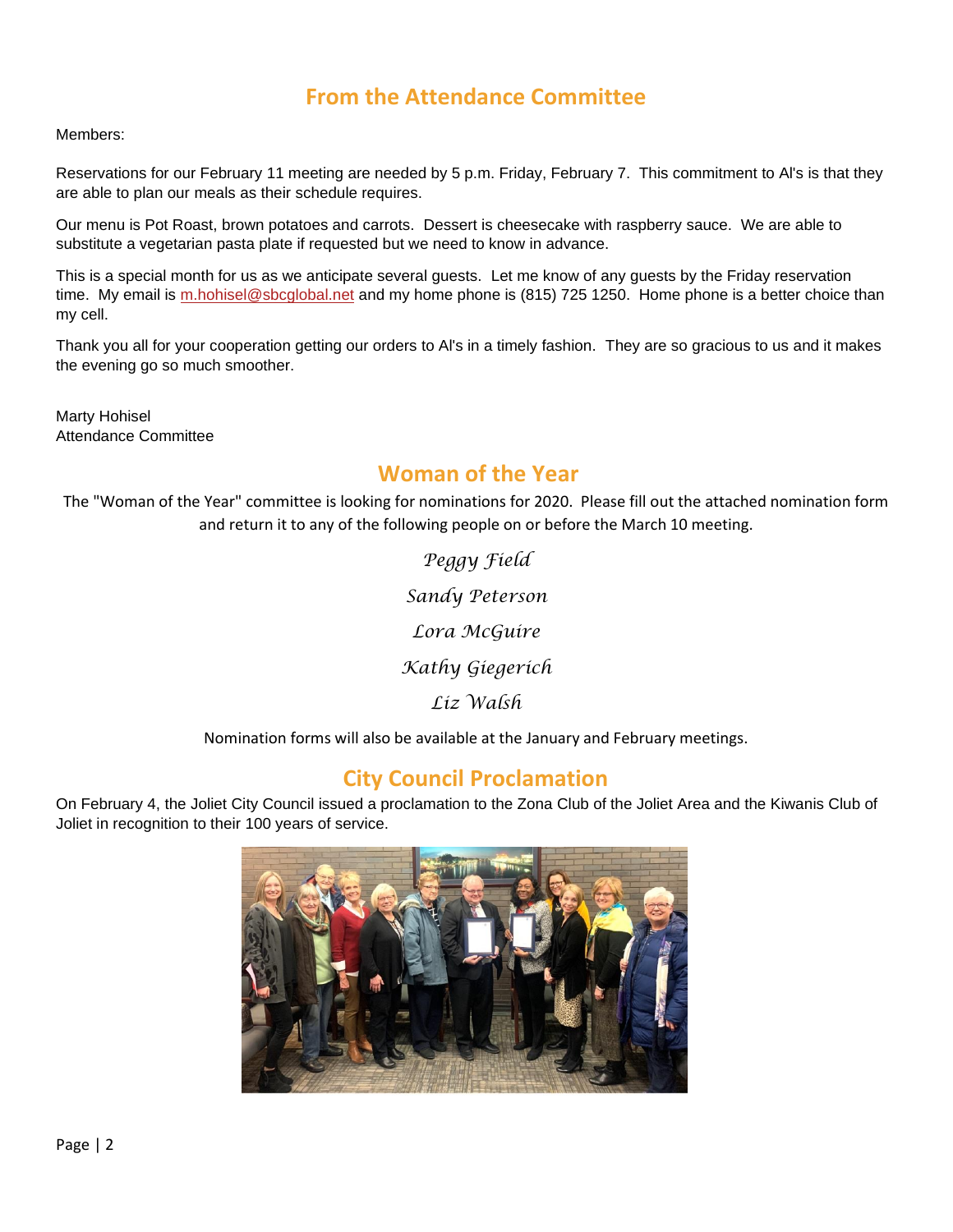# **District Conference**

The District Conference dates are October 9-11 at the Holiday Inn & Suites and Rock Run Conference Center. The Conference fees haven't been announced. Club Presidents will attend a planning meeting on Saturday, February 15.

More Information regarding each club's responsibilities will be discussed.

Helen Ross President

# **Christmas Bulbs for Sale**

Diana Gliwa will have Christmas bulbs for sale at the February Dinner Meeting. Bulbs are \$5 and proceeds will benefit Z Club Senior baskets.

# **History on Display**

Our history is on display at the Joliet Historical Museum for all the world to learn about us. Several members of the Archives Committee gathered on February 5th to design the display along with Kiwanis Club representatives. A lot of great projects and community involvement defines these two fine clubs over the last century.

Hopefully you will view it at the February 13th event, but if not, it will be on exhibit for several months. Hopefully you will be proud of all the accomplishments of these two energetic groups.

### **From the Z Club Committee**

A "Dining for Success Etiquette Dinner will be held at the Jacob Henry Mansion Estate on Feb. 12, 2020 from 4 p.m. to 5:30. Let Kristine Schlismann know if you can attend by email kschlismann@jths.org.

### **From the International Committee INTERNATIONAL WOMEN'S DAY AND**

### **ZONTA YELLOW ROSE DAY**

### **March 8, 2020**

This year we will be able to celebrate in style both International Women's Day and Zonta Yellow Rose Day, which are on March 8, at our Zonta Club of Joliet Spring Fundraiser on March 6!

### **INTERNATIONAL WOMEN'S DAY (IWD):**

- The United Nations General Assembly celebrates this special day *"to recognize that peace and social progress require the active participation and equality of women, and to acknowledge their contributions in these areas."*
- Recognition of this day began in the early 1900s through the activities of labor movements in both the USA and Europe.
- IWD on March 8th was first formally recognized by the UN in 1975.
- The theme for IWD in 2020 is #Each for Equal, with a focus on working both individually and collectively for gender equality and social justice.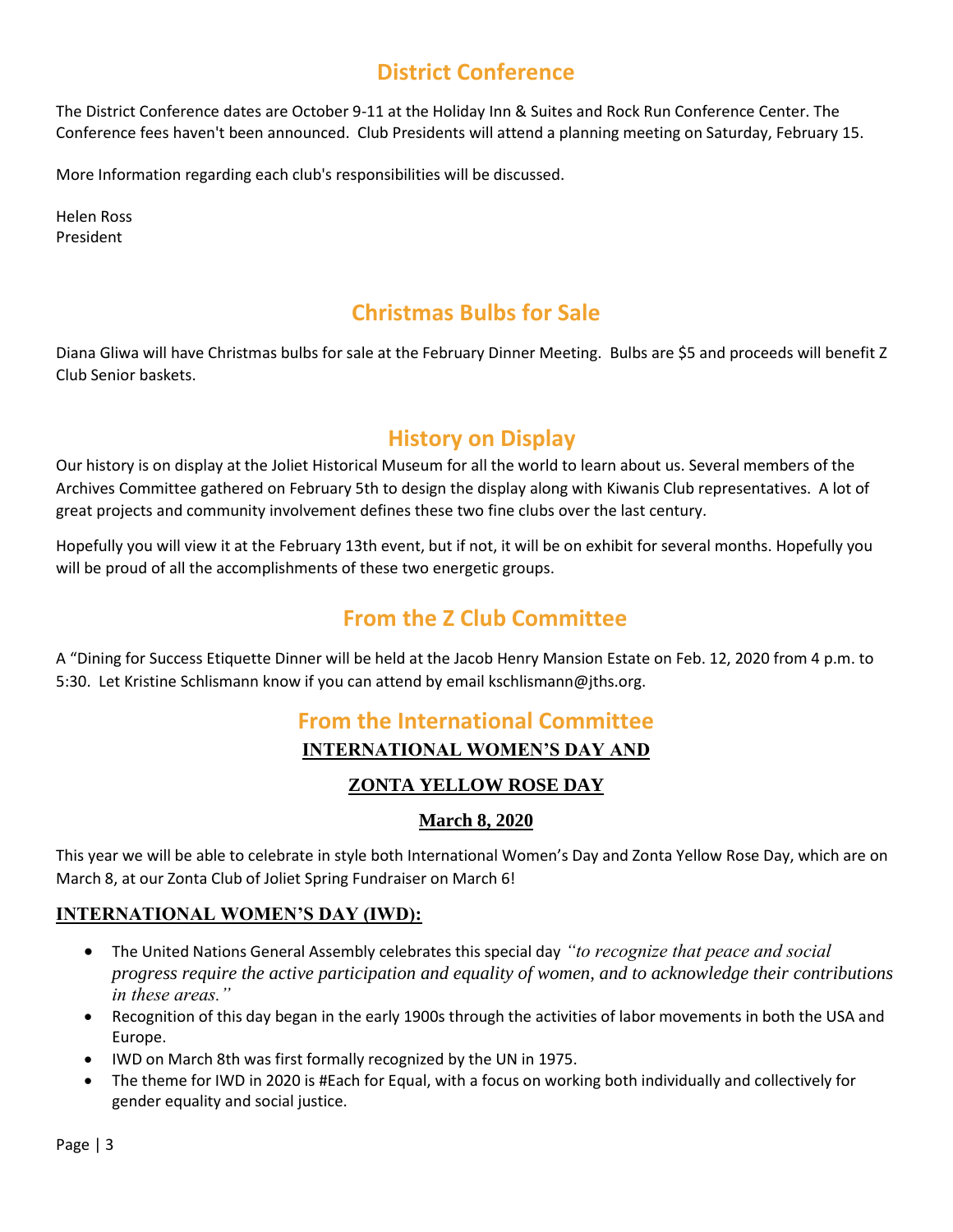### **ZONTA YELLOW ROSE DAY:**

- The yellow rose has served as a living symbol of our organization for decades.
- On this day, remember those women who have been your role models—who have inspired and helped you through your life. Let them know your appreciation—with a yellow rose, virtual or real.
- For you gardeners, there are special yellow floribunda roses that have been specifically developed for Zonta International: Hartanna, Harflow, and Zonta+.

At our February Zonta meeting we will discuss various ways we can bring IWD and Yellow Rose Day to the attention of our communities.

### **From the Fellowship Committee**

Our February meeting will have a Valentine Theme! Our hostess will be Terri King. Peggy Fields will be our 3-minute speaker. Our program will be Marilyn McSteen Membership 101.

Terri King



### **From the Fellowship Committee**

*Sip N Swirl with Zonta*  Friday, March 6, 2020

 $5:30 - 8:30$ 

Please continue to sell event and 50/50 tickets until the day of the event. Sponsorships and program ads will be due February 11, 2020.If you have any questions or need more tickets please call Beth Colvin 815-386-7022 [bclvn26@aol.com](mailto:bclvn26@aol.com) or Terri Taylor 815-919-053[5 hiterri4@gmail.com.](mailto:hiterri4@gmail.com)

Tickets will be available at the door credit/debit cards will be accepted. If you would like to donate an item or cash towards the raffle packages, please bring to Tuesday's meeting or call we will be happy to pick it up. Reminder gift cards over \$25.00 or more can be put towards your \$250.00 fundraising commitment.

Top Seller for the Spring Fundraiser will get \$410.00 towards registration for the 2020 Convention Paid.

# **From the Service Committee**

### **Beth Colvin & Yolanda Reyes – Co-Chairs**

On Saturday, February 8th from 9-11:30 a.m. we are volunteering at Northern Illinois Food Bank (171 S Larkin Ave, Joliet) to help pack and sort donated food items that will go to local food pantries. Friends and family are welcome to join in on the fun (8+ years old). You must sign up prior to the event if you plan to attend. A sign-up sheet will be provided at our January meeting. Please contact Jessica Stanley-Asselmeier at jrsasselmeier@gmail.com for further information.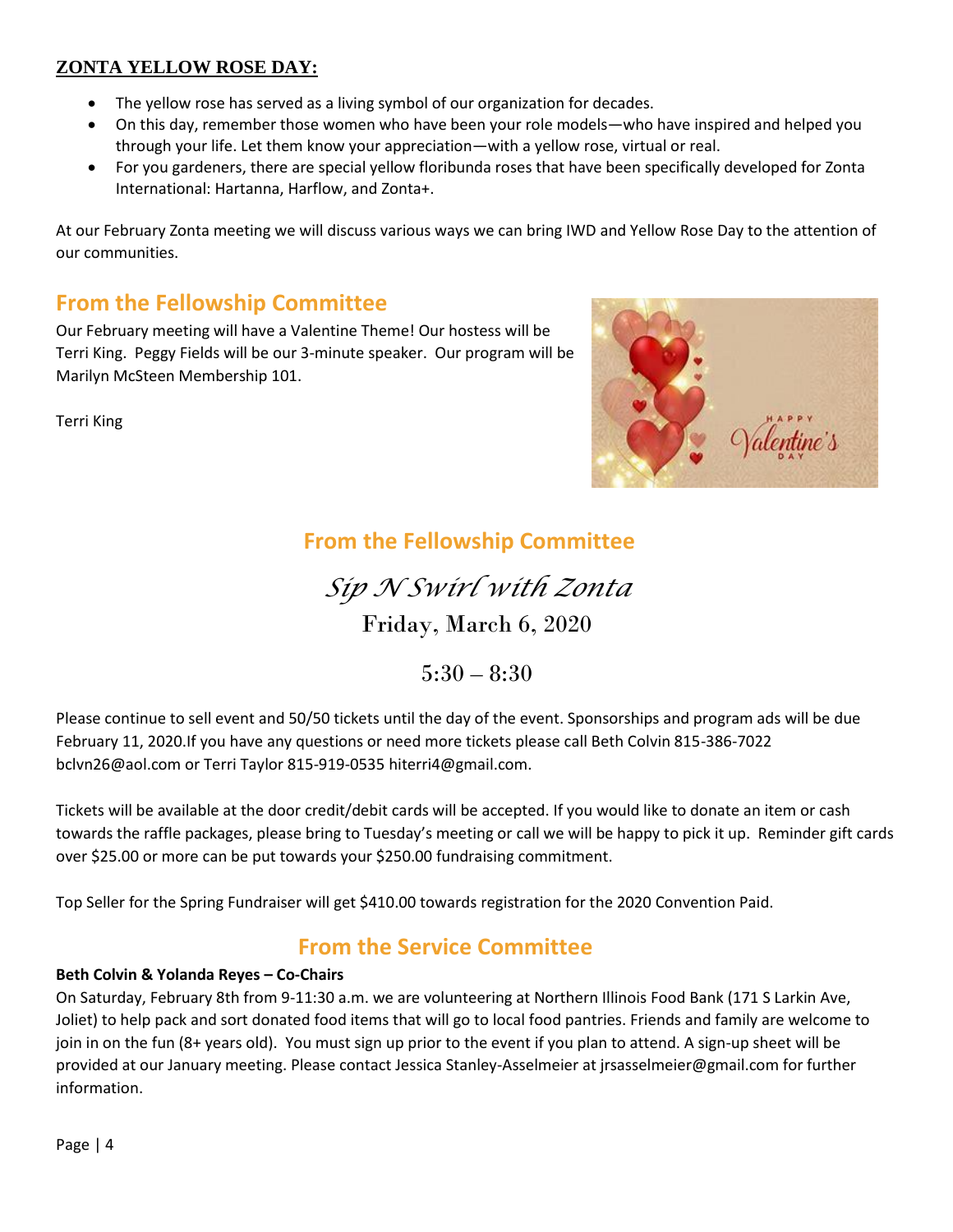April is Sexual Assault Awareness Month **SAVE THE DATE: Saturday, April 25th** Guardian Angel Community Services will be sponsoring Walk a mile in her Shoes.

Please continue to bring in the hygiene products – we have 94 packaged shampoo/conditioner/lotion/soap we really do not need any more of those items.

We need the following items:

*60 toothpastes 72 toothbrushes 93 mouthwashes 88 dental floss 92 deodorants 94 lip balm*

We'll be putting these packets together in April/May for distribution.